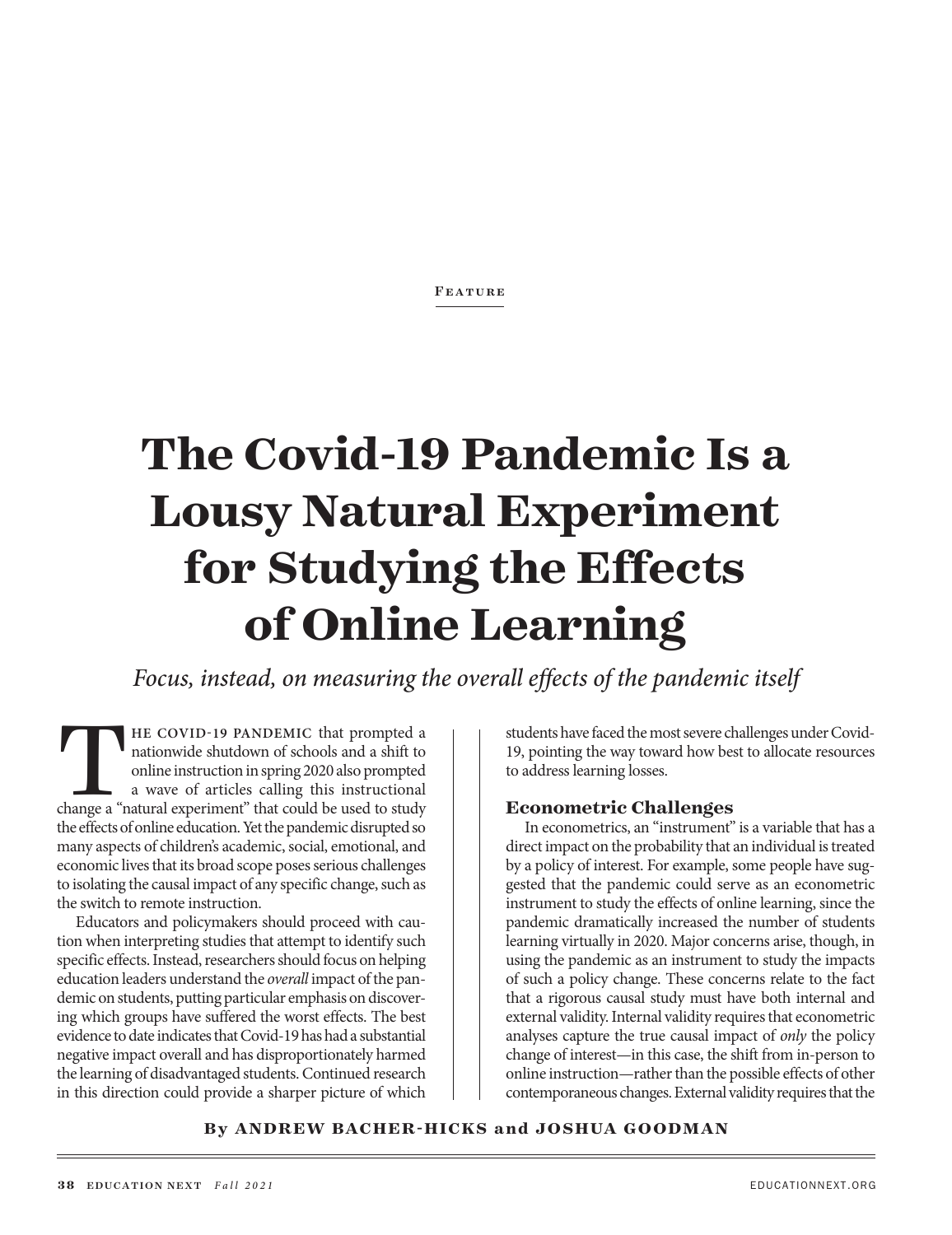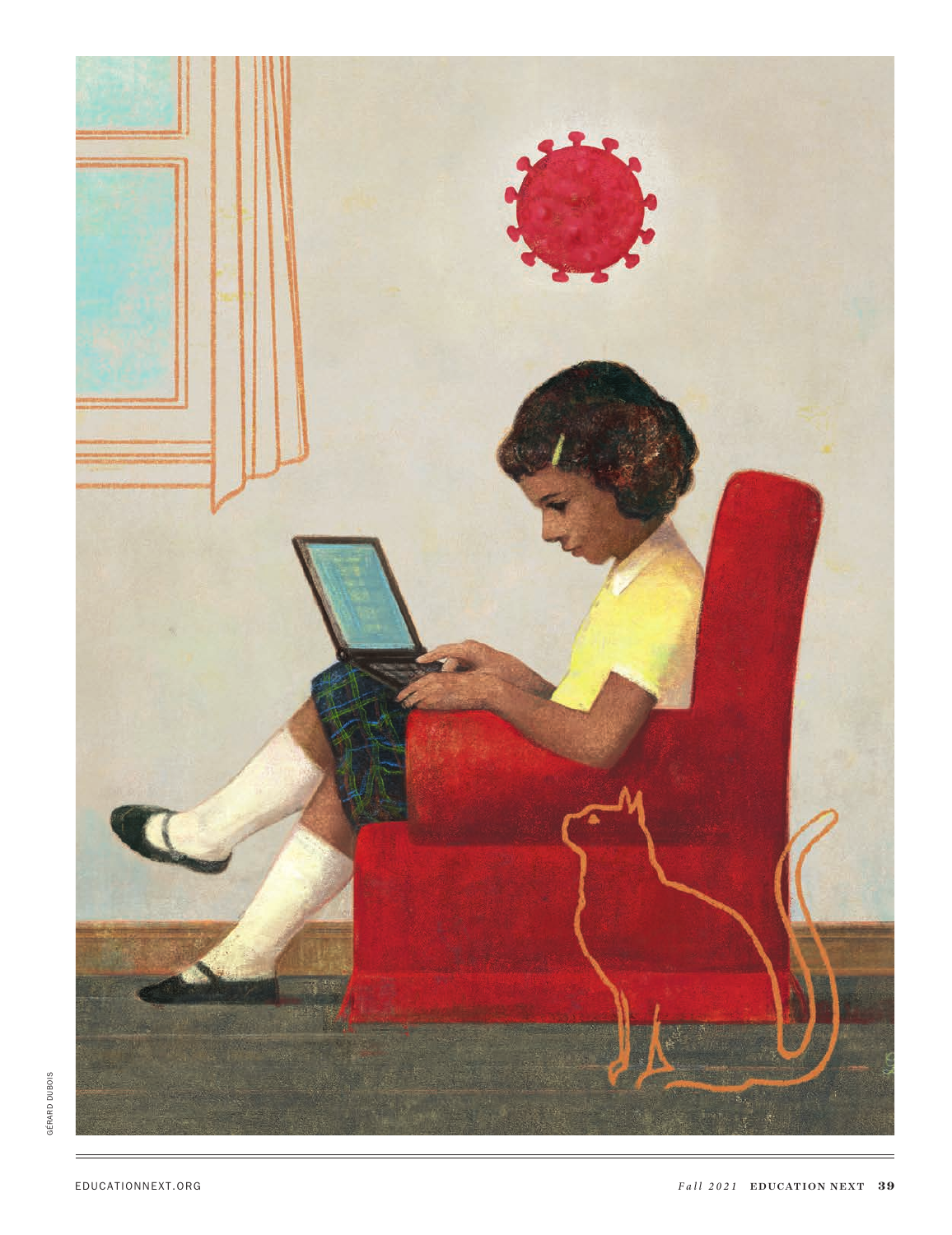## Continued research could provide a sharper picture of which students have faced the most severe challenges under Covid-19, pointing the way toward how best to allocate resources to address learning losses.

estimated effects of a policy change induced by the pandemic would accurately predict the effects of similar treatments in other contexts, such as a typical school year. The nature of the pandemic presents serious challenges to both the internal and the external validity of most research designs, including the use of the pandemic as an instrument.

Challenges to internal validity. To understand why many studies of pandemic-induced policy changes could suffer from serious threats to internal validity, first consider a common research design with notably strong internal validity: a randomized experiment. If researchers were to use a randomized experiment to estimate the impact of remote instruction on student learning, they would need to assign students at random to the treatment group (students who receive remote instruction) or the control group (students who receive in-person instruction). Assigning the treatment *at random* ensures there are no systematic differences between the two groups other than the treatment itself. A

#### **Pathways through Which Covid May Affect Student Outcomes** *(Figure 1)*

There are multiple potential pathways through which the Covid-19 pandemic may affect student learning, which presents econometric challenges to using the Covid-19 pandemic as an instrument to study the effects of remote instruction on student learning.



randomized experiment has high internal validity because it clearly isolates the impact of a particular treatment.

Quasi-experimental research designs, or "natural experiments," take advantage of variations in treatment status that occur as a result of policy changes or other "natural" phenomena outside of a researcher's control. While natural experiments eliminate the need to actively assign individuals to treatment and control groups, they typically face greater threats to internal validity than do randomized experiments. One common type of natural experiment uses an econometric instrument to estimate the effects of a particular policy change. The onset of the pandemic holds obvious appeal as an econometric instrument for studying the effects of online instruction, since the crisis caused a sudden shift to remote teaching. A key assumption of this research design, however, is that the policy change of interest (the shift to online learning) does not coincide with other relevant changes.  $\begin{array}{|c|c|c|c|}\n\hline\n\end{array}$   $\begin{array}{|c|c|c|}\n\hline\n\end{array}$  ii

In econometrics, this is known as the "exclusion restriction," which requires that the econometric instrument (the pandemic) affect the outcome of interest (student learning) *only* through the policy change of interest (the shift to online learning) and not through other channels.

While the Covid crisis did spur the shift to online instruction, it fails the exclusion restriction because of the many contemporaneous changes that likely also affected student learning. Students shifted to remote learning as their parents lost jobs, as their family members suffered Covid's health effects, and as they lost the ability to leave the house and see friends, among other significant changes to their lives. If Covid-19 did affect student learning, it would be difficult to attribute the changes in outcomes to remote instruction rather than any of these other contemporaneous factors. We illustrate this in Figure 1, which shows the potential use of Covid-19 as an econometric instrument for remote instruction. The exclusion restriction requires that there be no "causal arrow" between the other channels affected by Covid-19 and student learning, an assumption that is certainly violated based on both common sense and prior empirical evidence. It may be possible to estimate the overall effect of Covid-19 on student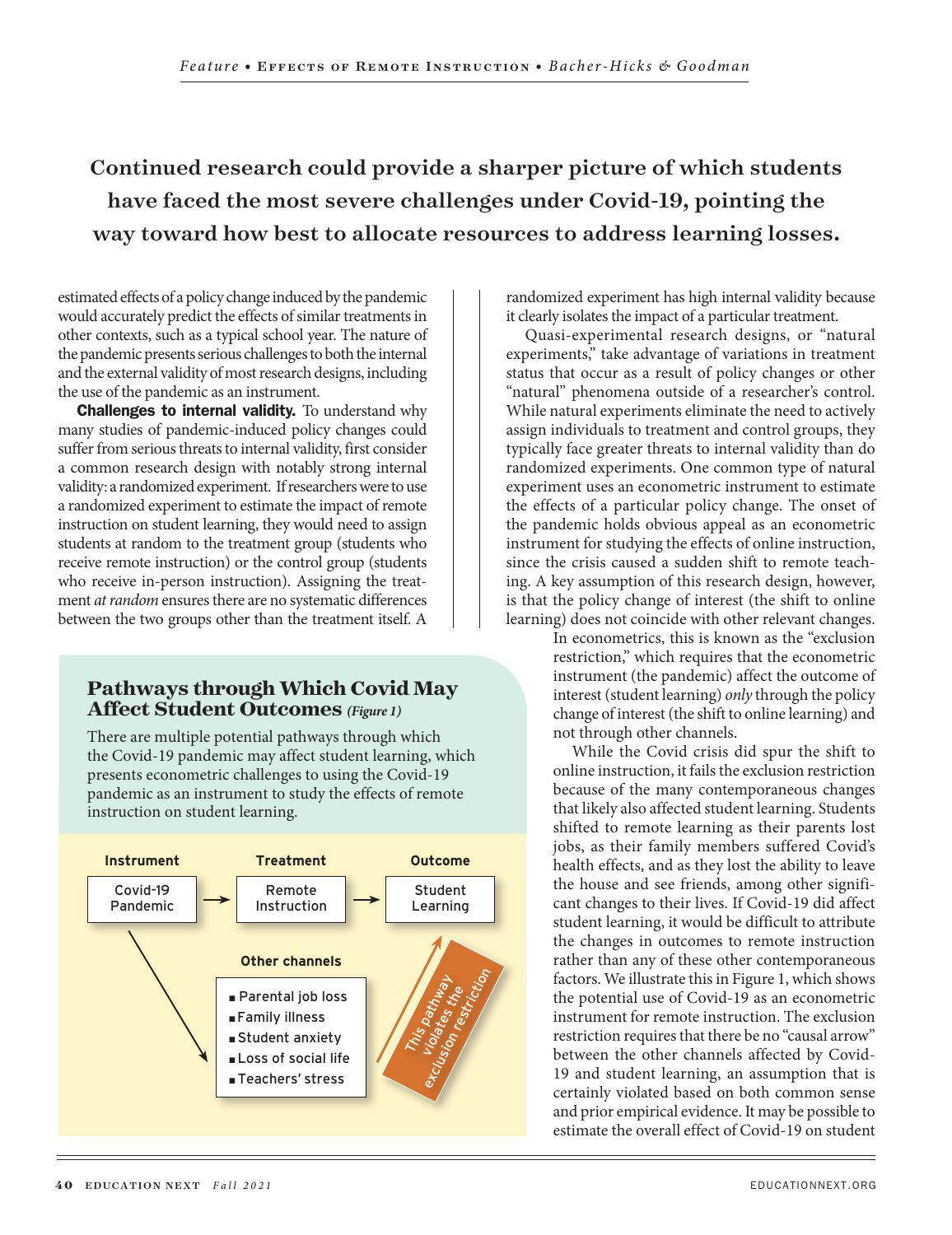outcomes, but attributing that effect to any one channel is likely impossible.

We can illustrate the violation of the exclusion restriction with an example from our own recent research into Covid's impacts on household Internetsearch behavior. In that work, we show that Covidinduced school closings caused parents to seek out online learning resources that might compensate for lost in-school instructional time. An example of this can be seen in the top panel of Figure 2, which shows a large increase in Google searches for "online learning" that corresponded precisely with the timing of the pandemic outbreak in the United States. This provides evidence that the Covid-19 crisis indeed represents a sudden shock to the demand for online learning resources.

At the same time, however, there were many other changes in students' lives that are reflected in Internet search behavior. Data show, for example, that there were sudden and contemporaneous increases in Google searches for terms relating to the economic condition of households, such as "unemployment insurance" and "food stamps." The pandemic changed students' educational experiences but also generated a considerable economic shock to many households. These large, simultaneous changes make it difficult to separate the effects of one shock from another.

Challenges to external validity. The unprecedented circumstances surrounding the Covid-19 crisis also present serious challenges to external validity. Researchers typically examine whether the context and implementation of a policy shift are representative of potential future enactments of the same policy. Neither the context nor the implementation is likely to be representative in this case.

First, the learning environment during the pandemic is unlikely to generalize to typical school years because of the many changes in students' lives that likely put a strain on their capacity to learn. For instance, students and young adults have reported substantial increases in anxiety and depression during the pandemic. Second, pandemic-induced policy changes were implemented in a way that is unlikely to resemble a more carefully planned implementation of the same policy in a typical year. For example, the pandemic-induced shift to online learning required teachers, with no advance warning, to quickly redesign lessons originally intended for inperson instruction. Under normal circumstances, teachers would have been afforded time to prepare

### **Search Intensity for Online Learning and Economic Indicators** *(Figure 2)*

Google Trends data show a dramatic increase in user searches related to online learning and social welfare benefits in late March 2020, shortly after the widespread school closures began.



through May 30,2020. Keyword trend data come from Google Trends. Popularity for each keyword is indexed relative to the week in which it was most popular during this sample period.